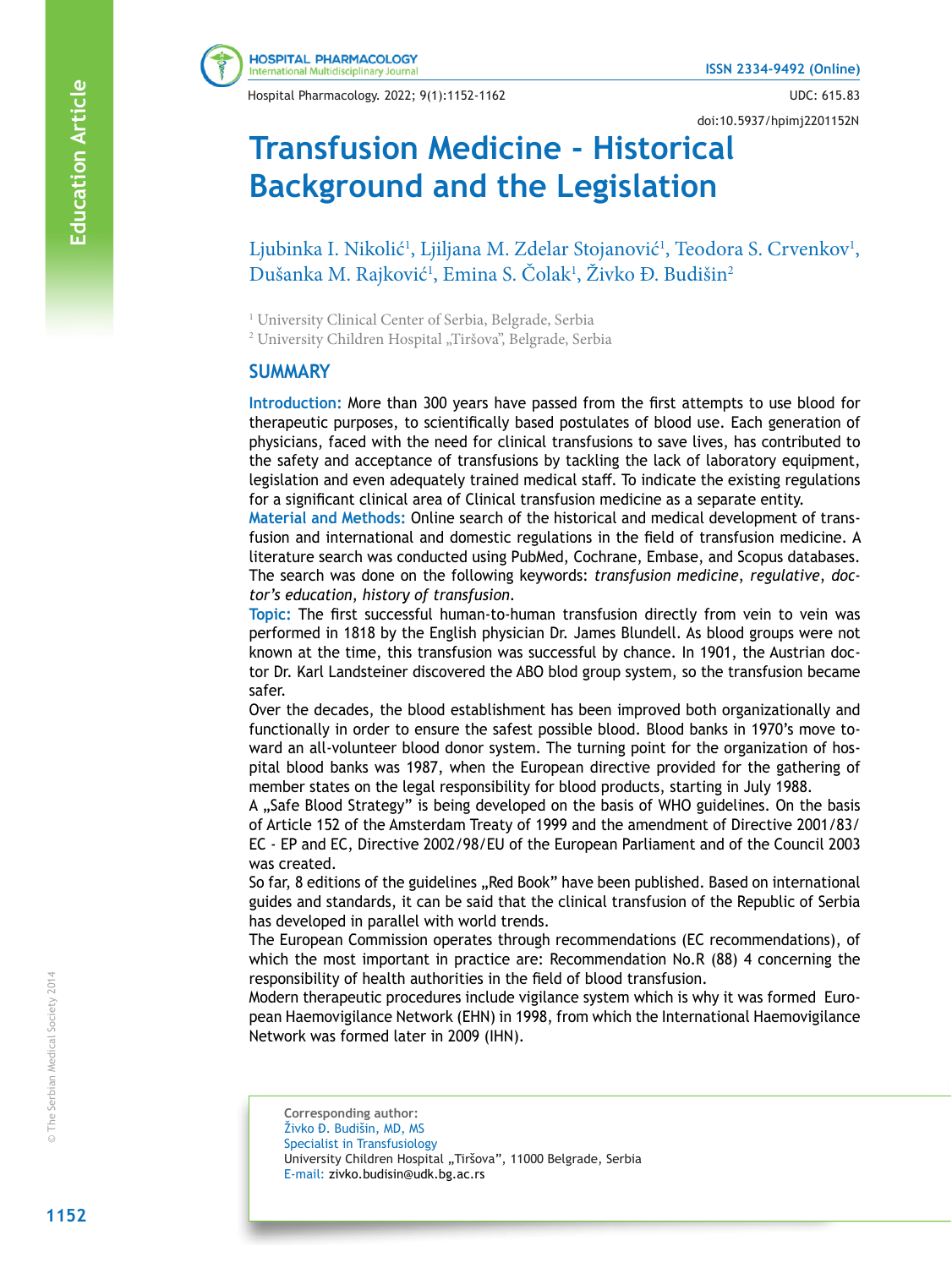**Conclusion:** The therapeutic shift towards personalized therapy, including therapeutic cells, "patient blood management", has a future development in teamwork and interdisciplinary cooperation with clinical pharmacologists, immunologists, toxicologists, hematologists, obstetricians, surgeons, pediatricians. It is obligatory to acquaint all health profiles with the regulations from clinical transfusion medicine.

**Keywords:** Transfusion, Legislation, Directive, Recommendation, Patient Blood Management

# **INTRODUCTION**

Blood transfusion is the process of donating blood or blood components from a donor to a recipient of blood or blood components [1,2].

More than 300 years have passed from the first attempts to use blood for therapeutic purposes, to scientifically based postulates of blood use. Each generation of physicians, faced with the need for clinical transfusions to save lives, has contributed to the safety and acceptance of transfusions by tackling the lack of laboratory equipment, legislation and even adequately trained medical staff [3,4,5].

To give a historical overview of transfusion medicine and indicate the previous and existing regulations and legislation for a significant clinical area of Clinical Transfusion Medicine as a separate entity.

# **MATERIAL AND METHODS**

Online search of the historical and medical development of transfusion and international and domestic regulations in the field of transfusion medicine. A literature search was conducted using PubMed, Cochrane, Embase, and Scopus databases. The search was done on the following keywords: *transfusion medicine*, *regulative*, *doctor's education*, *history of transfusion*.

#### **TOPIC**

In the development of transfusion medicine, it is important to mention the events in clinical practice and the emergence of regulations that paved the way for the development of clinical transfusion medicine. Clinical transfusion medicine, although a young branch of medicine, with knowledge that has been implied for centuries, has only in the last fifty years had precise medical legislation and professional methodological doctrine [6].

#### **Early development before blood group discovery**

From 1616 to the present day, the following medical and historical moments were crucial: In 1616, Dr. William Harvey, a physician from England, determined that blood circulates through the body as a systemic circulation, assuming that the heart pumps one part of the circulation around the brain and the other through the body. Further research by Dr. William Harvey in 1628 established that it was a single blood circulation [4,7].

As in all other medical procedures, the clinical implementation was preceded by an experimental phase, so in 1665 Dr. Richard Lower performed the first successful blood transfusion from dog to dog [8]. An attempt to perform an animal-to-human transfusion resulted in numerous deaths, which is why in 1678 the Pope banned the transfusion [5,6,9].

The first successful human-to-human transfusion directly from vein to vein was performed in 1818 by the English physician Dr. James Blundell. As blood groups were not known at the time, this transfusion was successful by chance. Poor outcomes in majority of cases led to the ban on transfusion as a medical procedure [5,10,11].

#### **Further development after blood group discovery**

In 1901, the Austrian doctor Dr. Karl Landsteiner discovered the blood groups of the ABO system, so the transfusion became safer. Dr. Karl Landsteiner received the Nobel Prize in 1930 for this discovery [3,5,9,10,12].

In 1907 Hektoen suggested that the safety of transfusion might be improved by crossmatching blood between donors and patients to exclude incompatible mixtures. Reu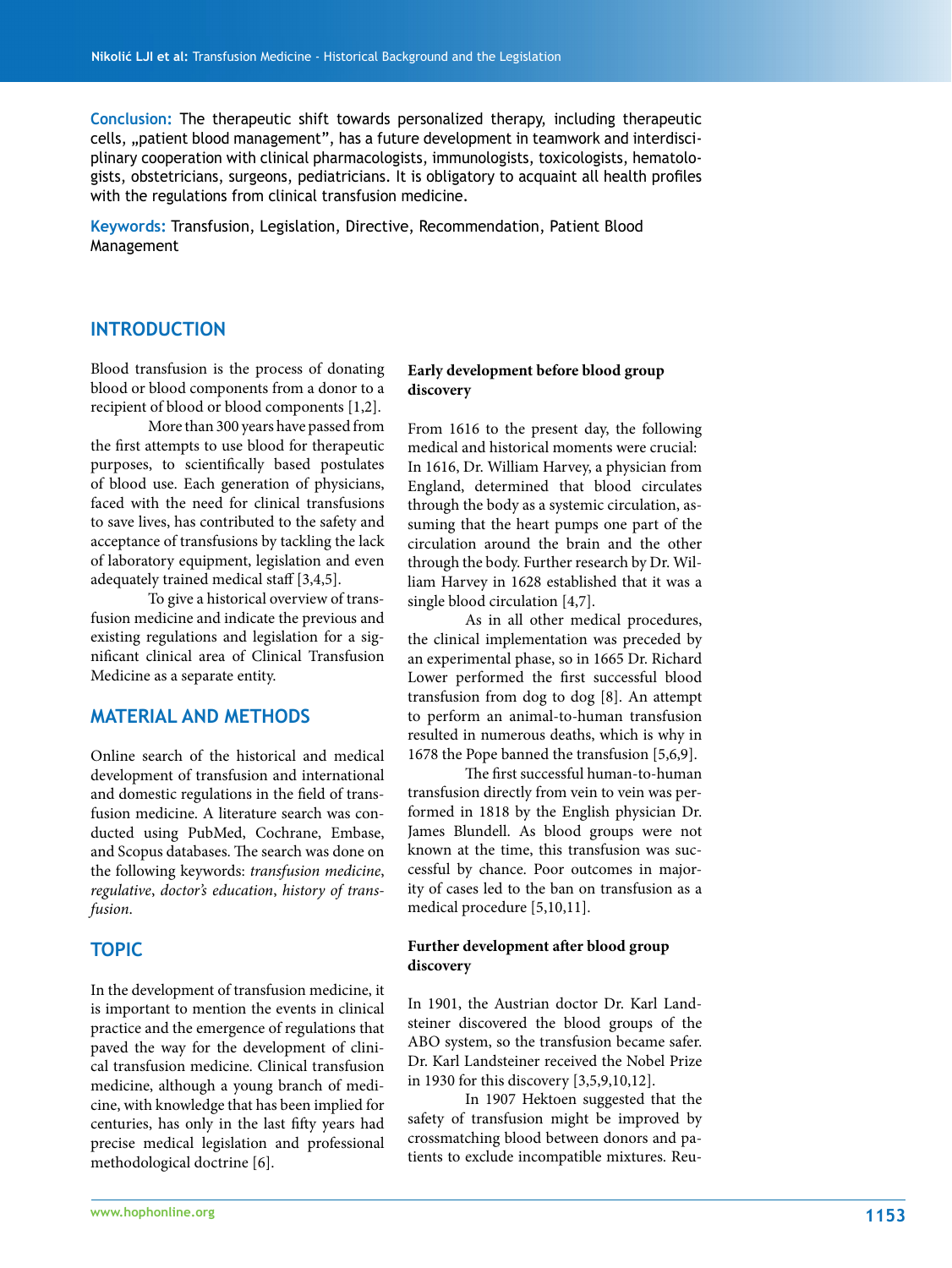ben Ottenberg performs the first blood transfusion using blood typing and crossmatching in New York. Ottenberg also observed the Mendelian inheritance of blood groups and recognized the "universal" utility of group O donors [13,14].

Moreschi 1908 was the first one to describe antiglobulin reaction (Coombs-ov test). An antiglobulin test is a way of directly visualizing an antigen-antibody reaction that occurs but cannot be visually detected without the addition of antiglobulin. Antigen on erythrocytes and antibody react with each other, then after washing, unbound antibodies are removed, antiglobulin reagent is added, which binds the antigen-antibody complex on erythrocytes, which makes the reaction visible [15].

In order to keep the blood clinically useful, Dr. Albert Hustin, a Belgian medical doctor, contributed in 1914 to his discovery that sodium citrate prevents blood coagulation and allows blood to be stored outside the human body [16]. All previous procedures for storing blood have enabled short-term storage of blood, in fact, binding of the donor and the patient. It was not until 1916 Francis Rous and J.R.Turner introduce a citrate-glucose solution that permits storage of blood for several days after collection. Allowing blood to be stored in containers for later transfusion aids the transition from the vein-to-vein method to indirect transfusion. This discovery also allows for the establishment of the first blood depot by the British during World War I [5].

In the war year 1915, Dr. Krstić and Dr. Ludvik Hirschfeld gave the first transfusion of fresh blood to a wounded soldier, and a year later a transfusion of canned blood. Thus, in addition to three specialties, surgery, orthopedics and radiology, Dr. Krstić also practised transfusion medicine in that period [9].

#### **Blood banks**

During the First World War in 1917, the first blood bank was founded based on the idea of Oswald Hope Robertson, for which he was awarded the 1958 AABB Landsteiner Award. Blood safety for use included sterile bottles, anticoagulant use, syphilis testing, and cold storage [5,17,18].

The British Red Cross as the first human blood transfusion service in the world was instituted in 1926 [5].

The first hospital Institute of Blood

Transfusion later named "Blood Bank", was introduced 1932 in a Leningrad Hospital, Russia. The increase in the number of transfusion procedures indicated the need for longer-term storage of blood, which instigated the Russian doctor Dr. Andrey Bagdasarov Arkadevich in 1932 to develop a way to store blood for 21 days in bottles [4,7].

The International Society of Blood Transfusion (ISBT) was founded in 1935 godine [4,6]

The Spanish doctor Federic Durán-Jordà 1936 founded the world's first transfusion center in Barcelona at the beginning of the Spanish Civil War. The idea was spreading and shortly afterwards, the Canadian doctor Normal Bethune founded a similar center in Madrid in 1936 and the first vacuum blood bottle was marketed by Hyland [4,5,7].

America and the UK founded the first hospital blood banks in 1937. The name blood bank comes from Bernard Fantus and the first he founded in Chicago County hospital five years after Russia (SSSR) [7,19].

The outbreak of World War II in 1939 brought a huge need for transfusions and blood donation centers in UK. In 1940 dr Karl Landsteiner and dr Alexander Weiner discovered Rhesus factor [4,6,7].

Edwin Cohn, a professor of biological chemistry at Harvard Medical School, develops cold ethanol fractionation 1940 , the process of breaking down plasma into components and products. Albumin, a protein with powerful osmotic properties, plus gamma globulin and fibrinogen are isolated and become available for clinical use. John Elliott develops the first blood container, a vacuum bottle extensively used by the Red Cross [4,6,7].

Mourant, and Race 1945 describe the use of antihuman globulin (later known as the "Coombs Test") to identify IgG ("incomplete") antibodies [13, 15].

The American Association of Blood Banks (AABB) is formed 1947 [8].

#### **Cryopreservation of blood**

Audrey Smith 1950 reports the use of glycerol cryoprotectant for freezing red blood cells, and Carl Walter and W.P. Murphy, Jr., introduce the plastic bag for blood collection. Replacing breakable glass bottles with durable plastic bags allowed for the evolution of a collection system capable of safe and easy preparation of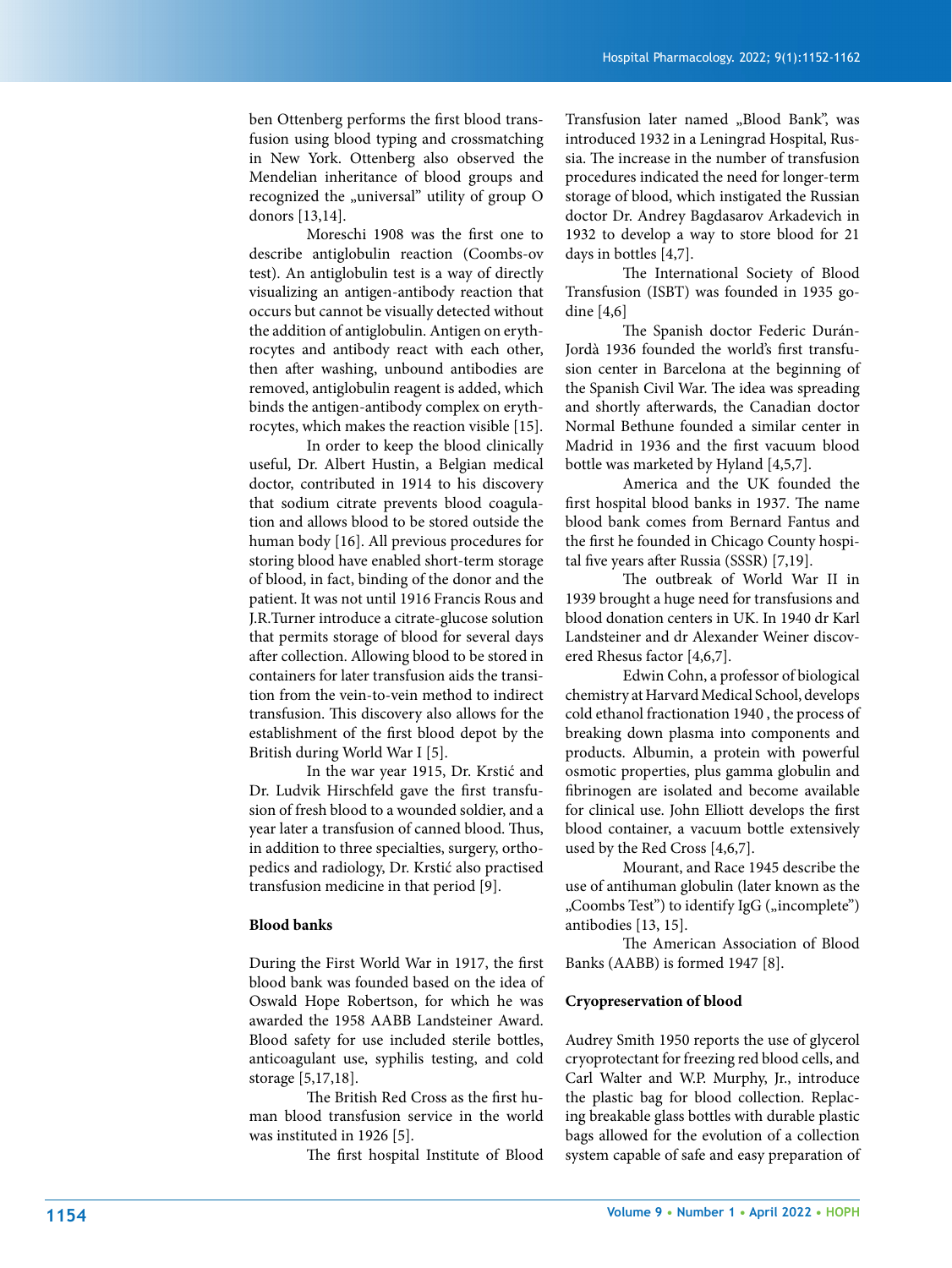multiple blood components from a single unit of whole blood, but glass bottles were replaced by plastic blood bags in 1975. Development of the refrigerated centrifuge in 1953 further expedites blood component therapy.

The great progress in the clinical application of transfusion medicine was marked by the following discoveries in the field of transfusion medicine. The AABB published 1958 its first edition of Standards for a Blood Transfusion Service, (now titled Standards for Blood Banks and Transfusion Service. A. Solomon and J.L. Fahey reported the first therapeutic plasmapheresis procedure, a procedure that separates patient's whole blood into plasma and red blood cells 1960, but plasmapheresis is introduced as a means of collecting donor plasma for fractionation long after in 1964. The role of platelet concentrates in reducing mortality from hemorrhage in cancer patients is recognized in 1961. The first antihemophilic factor (AHF) concentrate to treat coagulation disorders in hemophilia patients was developed through fractionation, 1962. Judith G. Pool and Angela E. Shannon 1965. reported a method for producing Cryoprecipitated AHF for treatment of hemophilia [4,8,11].

Rh immune globulin is commercially introduced to prevent Rh hemolytic disease in the newborns of Rh-negative women 1967, which is the most important turning point in preventing the sensitization of pregnant women and the mortality of newborns [20,21].

The blood establishment has been improved both organizationally and functionally in order to ensure the safest possible blood.

#### **Activities to provide Safer Blood**

Blood establishment in 1970s moved toward an all-volunteer blood donor system. A syphilis test was introduced in 1947, and in order to raise the quality of transfusions, in line with European and world trends, mandatory testing of blood donors for HBsAg in 1971 was introduced [7, 22].

In the eighties of the twentieth century, the HIV virus was identified and licensed the test for HIV testing. The FDA registered the first ELISA test for HIV antibodies in 1985. In Serbia, testing for the presence of HIV antibodies was introduced in 1987 [4,7]. To provide blood safer for transfusion in 1990, the first specific test for hepatitis C virus was

introduced for donors. In 1992 donor testing for HIV and HIV2 antibodies was implemented [4,7]. In 1996 Western blot testing for p 24 HIV antigen begins, which significantly reduces the window period, and in 1999 introduces Nucleic Acid Testing (NAT) testing for HCV and HIV, which reduces the windous period. The FDA introduced the application of PCR technology (NAT testing) in 2002 [5,7,24].

Donor cytapheesis was introduced in 1972. The erythrocyte retention period is extended to 42 days with the introduction of the optimal additive solution in 1983. In many countries around the world, the centralization of transfusion centers began in 1996, replacing existing regional centers [7,25].

With the formation of stable blood banks, there was a need for establishing the Guidelines for blood transfusion. The first guidelines were printed in England in 1990. The internationally accepted Guideline for Transfusion "Red Book" was printed in 1990 by HMSO [25,26].

In accordance with the reduction of possible microorganisms present in blood units in 2003, the Guidelines on the implementation of bacteria reduction and detection standard was published, which extended the usability of platelets obtained by apheresis, up to 7 days [25,27]

**Clinical transfusion** includes the activity of storage and dispensing of blood and blood components for therapeutic use, pretransfusion tests, care for optimal use of blood and blood components, autologous transfusion, therapeutic apheresis procedures, hemostasis tests, perinatal tests, monitoring the effects of treatment with blood components and is performed in hospital units of clinical transfusion with blood banks [1,28].

The turning point for the organization of hospital blood banks was 1987, when the European directive provided for the gathering of member states on the legal responsibility for blood products, starting in July 1988. So far, 8 editions of the guidelines have been published "Red Book" [26].

By 2020, 20 editions of the Guide to the preparation, use and quality assurance of blood components (Council of Europe) have been published, and in the Republic of Serbia it has been translated and is in use16. 2011 edition [23,24].

Intravascular intrauterine transfusion (IVIUT) into the umbilical cord, was first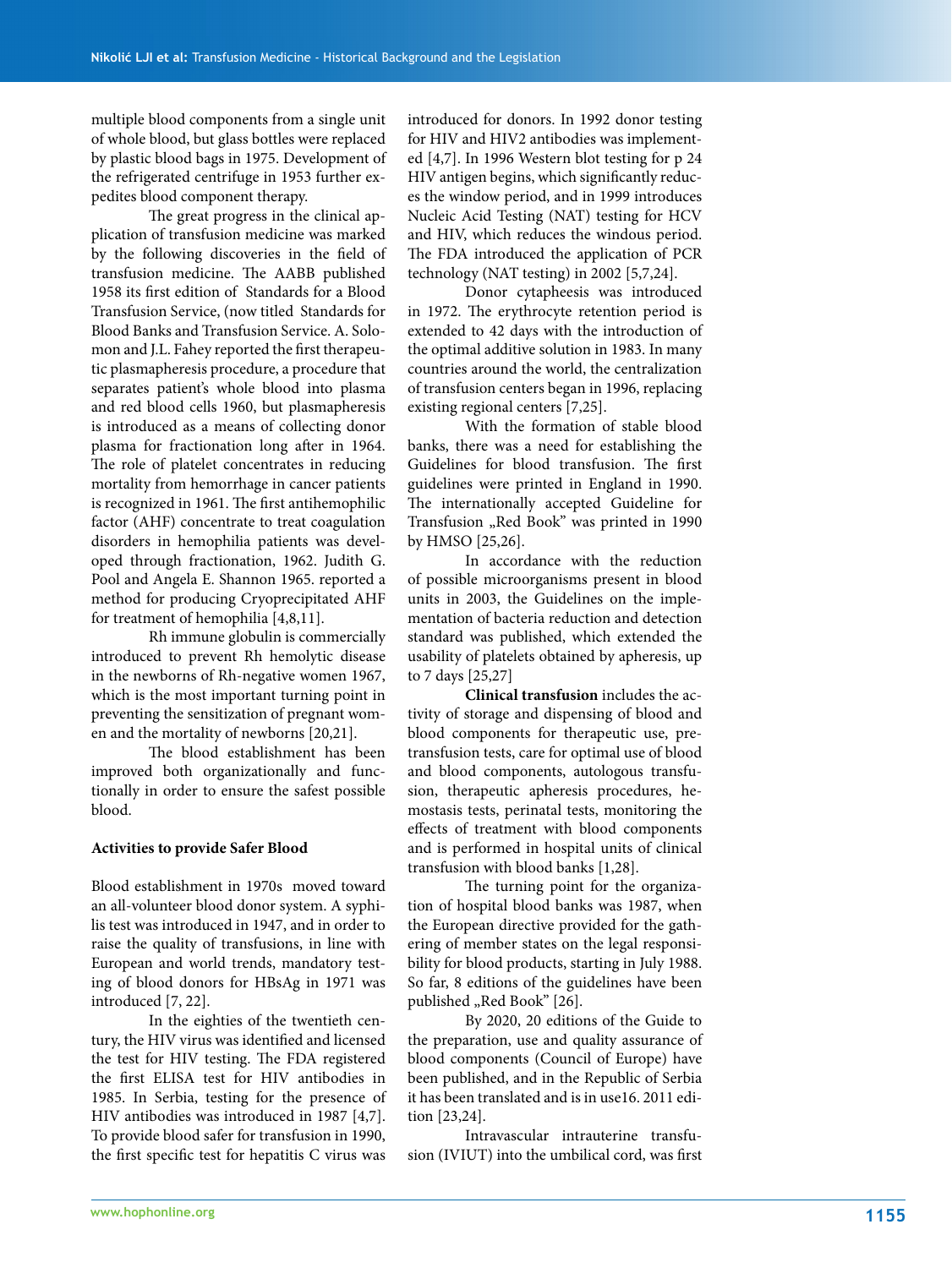described by Rodeck et al. in 1981 using guidance of the needle by ultrasound [20] The first IVIUT was performed in Serbia in 1982 [8,21].

#### **Transfusion medicine in Serbia**

Using international guides and standards, it can be said that the clinical transfusion of the Republic of Serbia has developed parallel with world trends. The first blood transfusion was performed by Dr. Nikola Krstić in 1915 in the Great War on the Thessaloniki front, when the blood was donated by Budimir Gajić, a Thessaloniki combatant [2,16]; the first independent transfusion cabinet (ITC) was founded by Prof. Dr. Milivoje Kostić in Belgrade in 1934 at the State Hospital. From the end of World War II until today, a network of 52 ITCs has been formed in Serbia [29].

The accelerated development of transfusion medicine in Serbia is taking place in parallel with the world development of transfusion. Promotion of voluntary unpaid donation begins in 1951, current tests for testing and blood control of donors are introduced (Rh testing, direct antiglobulin/Coombs test (DAT/DCT) in 1953 [13,15] isolation of blood components (dry plasma, erythrocytes) and application of targeted chemotherapy (platelets, cryoprecipitate) 1967. In order to raise the quality of transfusion, in accordance with European and world trends. Due to the development of transplantation medicine, HLA typification was introduced in 1972 [30]. In order to obtain a single donor of a blood component, the use of apheresis procedures (thrombocytapheresis and plasmapheresis) began in 1977. Further development of transfusion is through cryopreservation of erythrocytes in 1984. Due to specific population groups (sensitized patients and religious groups), the use of alternatives in transfusion has been developed since 1992 [31]. Isolation and transplantation of hematopoietic stem cells (HSC) was introduced in 1994. The penetration of information technology in transfusion began in 1989 [7].

Routine application of transfusion activities in Serbia went through the establishment of an organized, nationally coordinated Transfusion Service, blood collection exclusively from voluntary, unpaid blood donors from low-risk behavioral populations, efficient testing, processing, storage, distribution and transport of all donated blood, rational and responsible use of blood/products using transfusion alternatives wherever possible - Establishment of a Quolity Management System (QMS) in the field of transfusion, throughout the blood chain from donor to patient [32].

#### **EU Directives, Council of Europe, Recommendation**

Blood transfusions of European countries have evolved in different directions - transfusion systems of European countries are heterogeneous at the administrative, organizational, medical and scientific levels [33]. Due to the frustrations of many European countries caused by tragedies and traumas that have occurred in transfusion in the past, due to the need to minimize the risks of blood transfusion, due to the right of everyone to receive transusiological treatment of the same quality, the basics of harmonization and standardization of the system blood transfusions in EU countries.

A "Safe Blood Strategy" is being developed on the basis of WHO guidelines. Pursuant to Article 152 of the 1999 Amsterdam Treaty. and the amendment of Directive 2001/83/EC C - EP and EC created Directive 2002/98/EU of the European Parliament and of the Council 2003 [34]. Directive 2002/98/ EU establishes a standard of quality and safety for the collection, testing, treatment, storage and distribution of human blood and blood components. It is the basis of future legislation in the field of blood transfusion in EU member states [35]. Considering and noticing the needs of various aspects of blood transfusion, the Daughters of Directive 2004/33/EU Commission of 2004 implementing Directive 2002/98/EC of the European Parliament and of the Council in the part related to technical recommendations [36] are emerging. Directive 2005/61/EC of the Commission of 2005 implementing Directive 2002/98/EC of the European Parliament and of the Council in the part relating to EU standards and specifications and the quality system for transfusion establishments, i.e traceability and haemovigilance [37], Directive 2005/62/EC refers to the quality system [38], Directive 2011/38/ EU of 2011 amending Annex V to Directive 2004/33/EC as regards maximum pH values in platelets [39], Directive 2014/110/EU of 17 December 2014 amending Directive 2004/33/ EC on temporary disposal criteria for donors of allogeneic voluntary blood donation [40].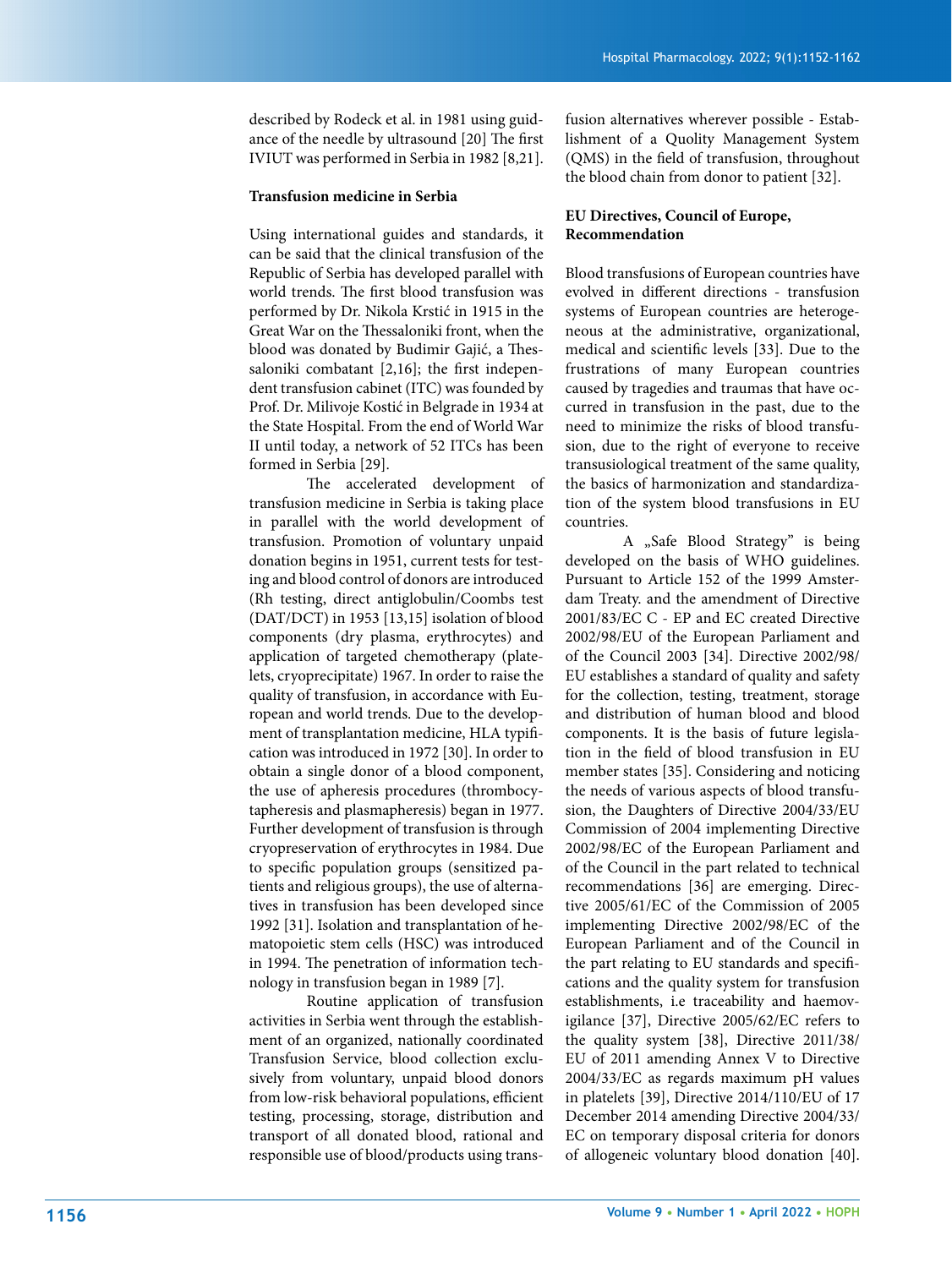Directive 2002/98/EC lays down standards of quality and safety for the collection and testing of human blood and blood components [35,41].

The European Commission operates through recommendations (EC Recommendations] [42], of which the most important in practice are: Recommendation No. R (88) 4, which refers to the responsibility of health authorities in the field of blood transfusion [43]. Recommendation No. R (95) 14. refers to the protection of blood donors and recipients when giving or receiving blood [44] Recommendation No. R (95) 15 contains a technical annex with guides for the preparation, use and quality assurance of blood components. This recommendation is the most widely used and is innovated every year [45] . Recommendation No. R (96) 11 refers to the documentation and storage of data that guarantee the traceability of each unit of blood/product (traceability), especially in hospitals [46]. Recommendation No. R (98) 2 refers to the provision of hematopoietic stem cells, [47]. Recommendation. No. R (98) 10 refers to the use of human erythrocytes for the preparation of oxygen-carrying substances [48]. Recommendation No. R (2001) 4 deals with the prevention of possible transmission of the Creutzfeldt - Jakob disease variant by blood transfusion [49], Recommendation No.R (2002) 11 refers to the role of hospitals and clinics in the optimal use of blood/ products [50], Recommendation No. R (2003) 11 refers to procedures for inactivating pathogens that can be transferred by blood/products [51], Recommendation No.R (2004) 8 applies to autologous umbilical cord blood banks [52], Recommendation No. R (2004) 18 refers to the education of nurses in the field of transfusion medicine [53], Recommendation No. R (2004) 19 refers to the criteria for the authorization of institutions for organ transplantation [54].

#### **Legislation in Serbia**

The development of transfusion medicine in Serbia relied on legislation: the Law on Transfusion Activity [55], and the Conditions are defined by regulations: Rulebook on detailed conditions, standards and measures for establishing a quality system in performing transfusion activities, ie certain transfusion activities [56]; Rulebook on detailed conditions for storage, management and distribution of blood and blood components [57]; Rulebook on detailed conditions regarding personnel, equipment and space for performing transfusion activities, ie certain tasks of transfusion activities [58]; Rulebook on the manner and procedure of keeping and availability of documentation in authorized transfusion institutions, ie hospital blood banks [59]; Rulebook on detailed conditions for testing blood and blood components [60]; Ordinance on the manner and procedure of keeping records in authorized transfusion institutions [61].

Transfusion legislation is alive and flexible, so all these ordinances and laws are united in one law and one ordinance that is in force in the Republic of Serbia today: the Law on Transfusion Medicine which separates authorized transfusion institutions from hospital blood banks (clinical transfusion medicine) [1] and the Rulebook on quality assurance in the field of transfusion medicine [28]. According to the Law and Rulebook there are two separate entity: Blod Establishment and Hospital Blood Bank. Blod Establishment (blood collection system) is centralized. This type of transfusion service organization is under development and time will show its efficiency and sustainability.

Worldwide, transfusion medicine is a subspecialization lasting 1-2 years after specialization in internal medicine, hematology, immunology, pathology, anesthesiology, and pediatrics, and doctors who practice it have different statuses and titles. As an independent specialty, transfusion medicine exists in Germany and Serbia. It has existed as an independent specialization transfusion medicine at the Faculty of Medicine in Belgrade (Serbia) since 1960 [2, 6].

#### **Haemovigilance and PBM**

Modern therapeutic procedures include vigilance system, i.e. recording of side effects and patient blood management (PBM). A haemovigilance network has been developed as part of the transfusion. The concepts of national chemovigilance systems in European countries are very different. The European Haemovigilance Network (EHN) was formed in 1998, from which the International Haemovigilance Network was formed later in 2009 (IHN) The network started with five member countries from Europe and it now has 32 international members [62,63,64].

The term Patient Blood Management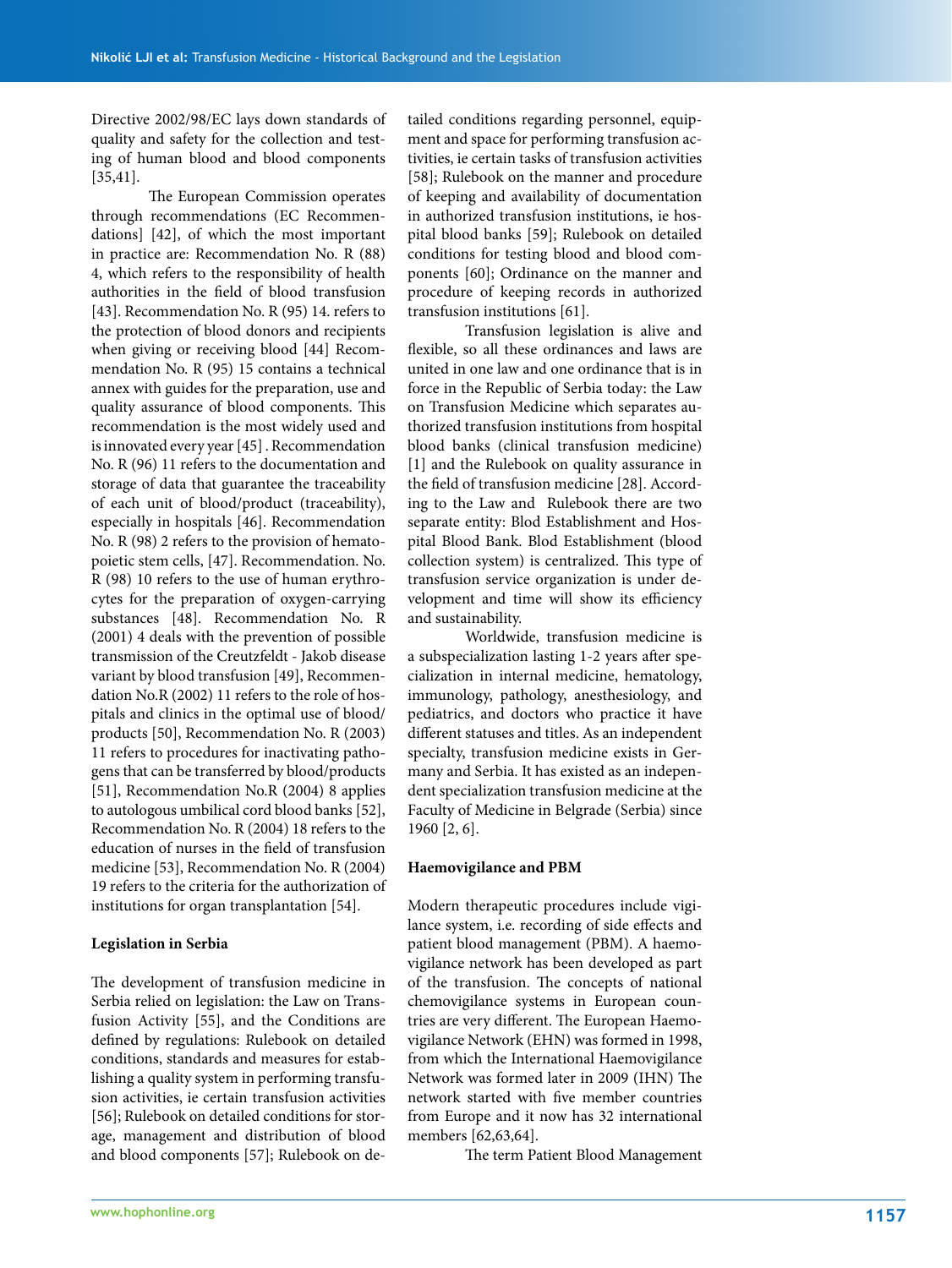was first used in 2005 by Professor James Isbis ter, an Australian haematologist, who realised that the focus of transfusion medicine should be changed from blood products to the pa tients. PBM is a multimodal, multidisciplinary patient-centered approach adopted to mini mise the use of allogeneic blood components with the aim of improving clinical outcomes of patients. It is especially important for surgi cal disciplines [65]. In addition to autologous transfusion, PBM implies Blood conservation techniques which encompass four pillars: 1) Optimizing the Hemoglobin/Hematocrit, 2) Minimizing blood loss, 3) Optimizing tissue oxygenation, and 4) Lowering the Transfusion Trigger (increase tolerance of anemia). The effectiveness of PBM has been confirmed in cardiovascular surgery, in gynecology and ob stetrics, in orthopedic surgery [66,67,68,69].

#### **Hemovigilance and PBM in Serbia**

Hemovigilance in Serbia began in the mid-1990s and consists of the obligation of a competent doctor to report a suspected adverse reaction to a transfusion to the competent hos pital transfusion commission, which reports to the Biomedicine Directorate of the Ministry of Health of the Republic of Serbia in accor dance with the Law [1]. By consensus, a uni fied form for reporting on transfusion adverse events and reactions was accepted [22,28]. The Rulebook on Quality Assurance in the Field of Transfusion Medicine defines the moni toring system, reporting method and other issues of importance for the identification of each individual blood sample or individual blood unit, as well as the manner, procedure and content of the form for reporting serious adverse events or serious adverse reactions on the manner and procedure of keeping records in authorized transfusion institutions [1,28].

PBM in Serbia is accepted in tertiary level health care facilities. It is widely accepted in the field of cardiovascular surgery, orthope dics as well as gynecology and obstetrics, and it is performed by transfusiologists and anes thesiologists [70].

In order to further develop transfu sion medicine and PBM in Serbia, it is neces sary to establish a hospital blood bank in each hospital and clinical center with the possibility of mutual cooperation and strengthen infra structure and human resources.

### **CONCLUSION**

Regulations The Republic of Serbia is in line with international regulations, Council of Eu rope regulations and European Union Direc tives, and as far as the education of doctors is concerned, it belongs to the 3 countries that have profiled clinical transfusiologists in the most professional way.

Authorized transfusion services have been established, where testing for trans fusion-transmitted diseases (syphilis, HBV, HCV, HIV) and hospital blood banks is cen tralized.

The therapeutic shift towards per sonalized therapy, including stem cell therapy, patient blood management, future develop ment is towards teamwork and interdisciplin ary cooperation with clinical pharmacologists, immunologists, toxicologists, hematologists, obstetricians, pediatricians.

Obligatory acquaintance and inform ing of all health profiles with the regulations in clinical transfusion medicine.

Strengthen infrastructure and human resources in the transfusion service.

# **CONFLICTS OF INTEREST**

All authors declare no conflict of interest.

#### **REFERENCES**

1. Government of the Republic of Serbia. Law on transfusion medicine. / Vlada Republike Srbije. Za kon o transfuzijskoj medicini Official Gazette RS, number. 40/2017 i 113/2017

2. Kovač M. Transfusion medicine, definition, history and significance, In: Kovač M, Balint B, Bogdanović G. Basic and clinical transfusiology. Libri medico rum, University of Belgrade, Faculty of Medicine, 2020;3-7.

3. Landsteiner K. An agglutination phenomena in normal human blood / Ueber Agglutinations ersche inungen normalen menschlichen Blutes. 1901;14:1132. Wien. Klin. Wschr.

4. Farhud DD, Zarif Yeganeh M. A brief history of human blood groups. Iran J Public Health. 2013;42(1):1-6.

5. Encyclopedia Britannica,, The Editors of Ency clopaedia. "The Strange, Grisly History of the First Blood Transfusion", Encyclopedia Britannica, In valid Date. Available at: https://www.britannica. com/story/the-strange-grisly-history-of-the-firstblood-transfusion. Accessed 22 March 2022.

6.https://en.wikipedia.org/wiki/Transfusion\_med -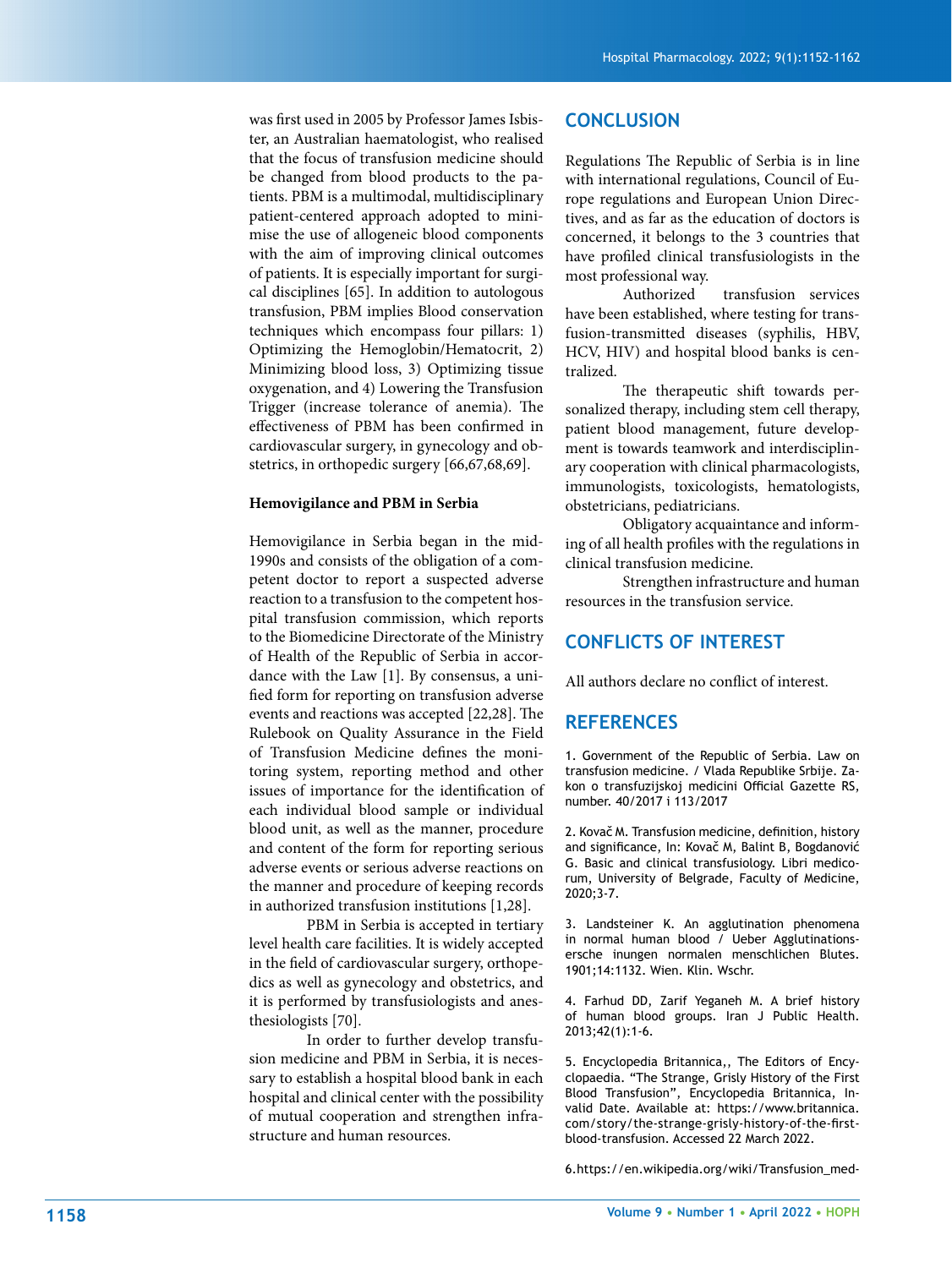icine

7. https://www.nhsbt.nhs.uk/who-we-are/a-history-of-donation-transfusion-and-transplantation/

8. https://www.aabb.org/news-resources/resources/transfusion-medicine/highlights-of-transfusionmedicine-history

9. Monument / Spomenica 1872-1972. Belgrade: Serbian Medical Association. Belgrade, 1972:203

10. Schlessinger BS, Schlessinger JH, editors. The Who's Who of Nobel Prize Winners 1901–1990. 2. Phoenix, AZ: Oryx Press; 1991.

11. Champer J. Historical and legal aspects of blood transfusions. Hosp Manage. 1958 Feb;85(2):50 passim. PMID: 13490947.

12. Starzl TE. History of clinical transplantation. World J Surg. 2000;24(7):759-782. doi:10.1007/ s002680010124

13. Sandler SG, Abedalthagaf MM. Historic milestones in the evolution of the crossmatch. Immunohematology, 2009;25(4):147-151.

14. Ottenberg R. Landmark article Dec 23, 1922. Medicolegal application of human blood grouping. Third communication. By R. Ottenberg. JAMA. 1983 Nov 11;250(18):2532-5. PMID: 6355537.

15. Snyder EL, Falast GA. Significance of the Direct Antiglobulin Test, Laboratory Medicine, 1985;16(2): 89–96. https://doi.org/10.1093/labmed/16.2.89

16. Van HR. "The Development of Blood Transfusion: the Role of Albert Hustin and the Influence of World War I.". Acta Chirurgica Belgica. 2015;115 (3): 247–255. doi:10.1080/00015458.2015.1168110 7.

17. https://stanfordbloodcenter.org/100th-anniversary-first-blood-bank/,

18. Stansbury, Lynn G. and Hess, John R. The 100th anniversary of the first blood bank. Transfusion, V.57, No. 11, 2017: Pages 2562-2563.

19. https://deputyprimeminister.gov.mt/en/nbts/ Pages/About-Blood/History-of-Blood.aspx

20. Rodeck CH, Nicolaides KH, Warsof SL, Fysh WJ, Gamsu HR, Kemp JR: The management of severe rhesus isoimmunisation by fetoscopic intravascular transfusion. Am J Obstet Gynecol 1984;150:769- 774.

21. Plećaš D, Chitkara U, Berkowitz G, Lapinski R, Alvarez M, RL Berkowitz RL. Intrauterine intravascular transfusion for severe erythroblastosis fetalis: How much to transfuse? Obstetrics and Gynecology 1990; 75:965-969.

22. Romić M. Establishment of haemovigilance system in Serbia / Uspostavljanje sistema hemovigilance u Srbiji, Timočki medicinski glasnik, 2014;3981):25-30.

23. Guide to the preparation, use and quality assurance of blood components 2011 EDQM, Savet Evrope / Vodič za pripremu korišćenje i obezbeđenje kvaliteta komponenata krvi EC, No.R (95)15, Evropski komitet za transfuziju krvi (CD-p-TS), Ministarstvo zdravlja republike Srbije , 2011.

24. Guide to the preparation, use and quality assurance of blood components, EDQM publications, Council of Europe, 20th Edition, 2020,

https://www.transfusionguidelines.org/redbook/chapter-1-introduction/1-1-development-ofthe-red-book

26. Guidelines for the Blood Transfusion Services in the United Kingdom 8th Edition 2013, Published by TSO, Last updated 27/06/2014

27. Manufacture of Blood Components Using a Pathogen Reduction Device in Blood Establishments: Questions and Answers. Guidance for Industry. November 2021. Available at: https://www.fda.gov/ media/153786/download

28. Rulebook on quality in the field of transfusion medicine, Official Gazette of RS, No. 6/2019 / Pravilnik о квалитету у области трансфузијске медицине, Службени гласник РС, број 6/2019

29. Jovanović Srzentić S. Monograph of the Institute of Blood Transfusion. Blood Transfusion Institute of Serbia, Belgrade, 2014.

30. Erlich H. HLA DNA typing: past, present, and future. Tissue antigens. 2012;80(1):1-11. doi. org/10.1111/j.1399-0039.2012.01881.x

31. Goldman EB, Oberman HA. Legal aspects of transfusion of Jehovah's Witnesses. Transfus Med Rev 1991; 5: 263-70.

32. Stefanović AO, Čolak ES, Stanojević GD, Nikolić LI. Effects of Introducing Type&Screen System on Rational Use of Transfusions. Hospital Pharmacology. 2021; 8(2):1051-1057. doi:10.5937/hpimj2102051S

33. Goldman EB. Legal considerations for allogeneic blood transfusion. Am J Surg. 1995;170(6A Suppl):27S-31S. doi: 10.1016/s0002-9610(99)80055- 5. PMID: 8546243.

34. European Parliament and the Council of the European Union Directive. Directive 2001/83/Ec of The European Parliament and of the Council on the Community code relating to medicinal products for human use. OJ L 311, 28.11.2001:67. Available at: https://eur-lex.europa.eu/LexUriServ/LexUriServ. do?uri=CONSLEG:2001L0083:20091005:EN:PDF

35. Directive 2002/98/Ec of The European Parliament and of the Council. setting standards of quality and safety for the collection, testing, processing, storage and distribution of human blood and blood componentsand amending Directive 2001/83/EC. OJ L – 33, 08/02/2003:30-40. Available at: https:// www.ema.europa.eu/en/documents/regulatoryprocedural-guideline/directive-2002/98/ec-euro-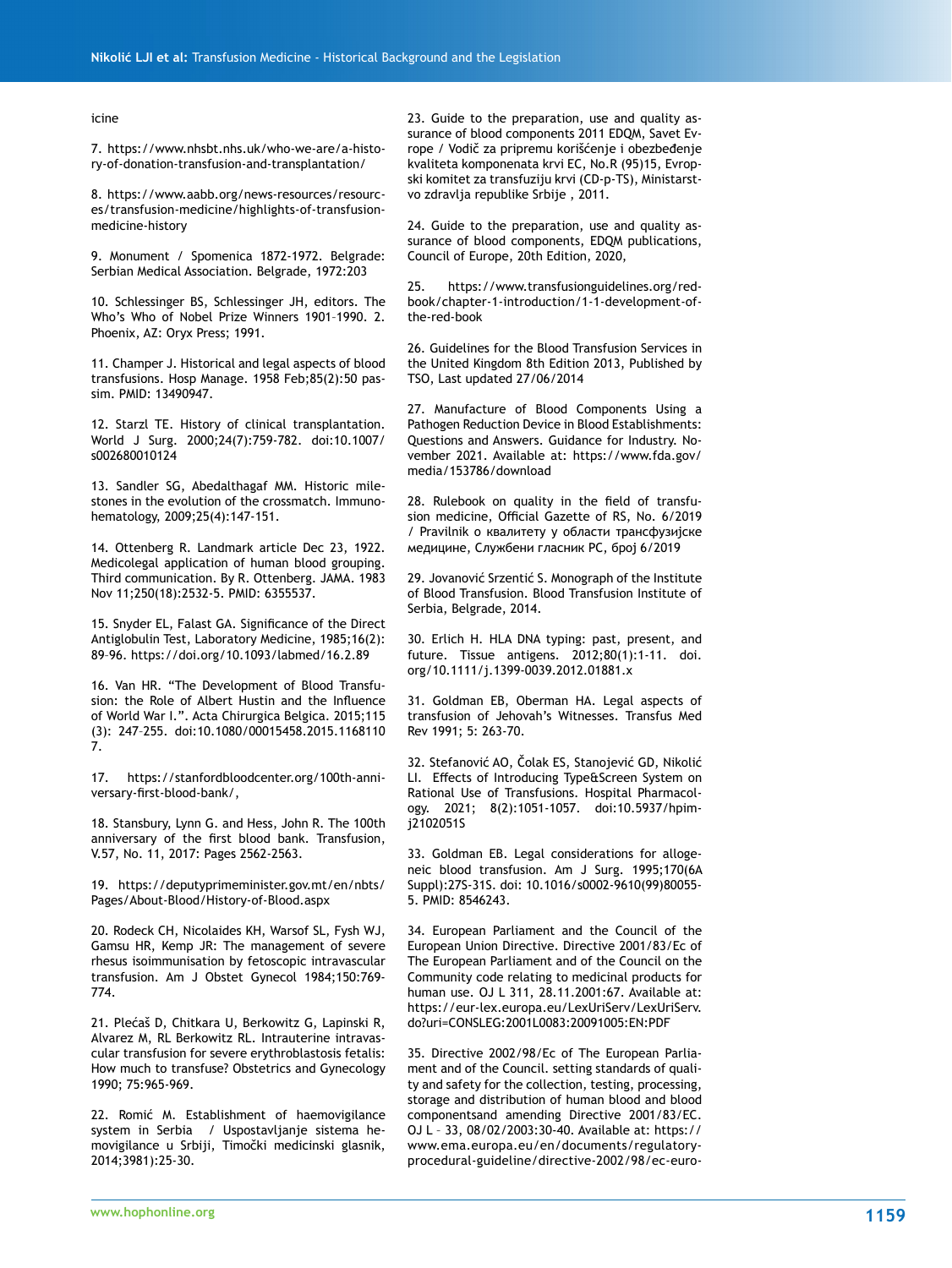pean-parliament-council-27-january-2003-settingstandards-quality-safety-collection-testing\_en.pdf

36. European Parliament and of the Council as regards certain technical requirements for blood and blood components . Commission Directive 2004/33/EC of 22 March 2004 implementing Directive 2002/98/EC of the European Parliament and of the Council as regards certain technical requirements for blood and blood components (Text with EEA relevance). OJ L 91, 30.3.2004:25–39. Available at: https://www.ema.europa.eu/en/ documents/regulatory-procedural-guideline/ commission-directive-2004/33/ec-22-march-2004-implementing-directive-2002/98/ec-european-parliament-council-regards-certain-technicalrequirements-blood-blood-components\_en.pdf

37. European Parliament and of the Council . Commission Directive 2005/61/EC of 30 September 2005 implementing Directive 2002/98/EC of the European Parliament and of the Council as regards traceability requirements and notification of serious adverse reactions and events (Text with EEA relevance). OJ L 287M , 18.10.2006:350–358. Available at: https://eur-lex.europa.eu/legal-content/EN/ ALL/?uri=celex:32005L0061

38. European Parliament and of the Council. Commission Directive 2005/62/EC of 30 September 2005 implementing Directive 2002/98/EC of the European Parliament and of the Council as regards Community standards and specifications relating to a quality system for blood establishments (Text with EEA relevance). OJ L 256, 1.10.2005:41–48. Available at: https://eur-lex.europa.eu/legal-content/ EN/ALL/?uri=CELEX%3A32005L0062

39. Commission Implementing Directive 2011/38/ EU of 11 April 2011 amending Annex V to Directive 2004/33/EC with regards to maximum pH values for platelets concentrates at the end of the shelf life Text with EEA relevance. OJ L 97, 12.4.2011:28–29. Available from: https://eur-lex.europa.eu/legalcontent/en/ALL/?uri=CELEX%3A32011L0038

40. European Parliament and of the Council . Commission Directive 2014/110/EU of 17 December 2014 amending Directive 2004/33/EC as regards temporary deferral criteria for donors of allogeneic blood donations Text with EEA relevance. OJ L 366, 20.12.2014:81–82. Available from: https://eur-lex.europa.eu/legal-content/EN/ TXT/?uri=CELEX%3A32014L0110

41. Lukić V, Vasiljević N. Law on Transfusion Medicine. Chapter 3:15-19. In: Basic and clinical transfusiology. Libri medicorum. Editors: Kovač M, Balint B, Bogdanović G. published by the Medical Faculty of the University of Belgrade, Academic Thought Belgrade, Planeta Print, Belgrade.2020

42. Council of Europe, Health Policy. Recommendations of the Committee of Ministers. Available at: https://www.coe.int/t/dg3/health/recommendations\_en.asp

43. Council of Europe, Committee of Ministers. Recommendation No R(88)4 on the responsibilities of health authorities in the field of blood transfusion. Available at: https://books. google.rs/books?id=rHI3gXkmaLgC&pg=PA3&lpg =PA3&dq=Recommendation+No+R(88)4+on+the+ responsibilities+of+health+authorities+in+the+fi eld+of+blood+transfusion+and&source=bl&ots=\_ Uw9cLUkHy&sig=ACfU3U1Dnn02Poikt-1GogLQDMKGA2ghtA&hl=sr-Latn&sa=X&ved=2ahUKEwjjseGe\_vL2AhWX-7aQKHV-PAeoQ6AF6BAgEEAM#v=onepage&q= Recommendation%20No%20R(88)4%20on%20the%20 responsibilities%20of%20health%20authorities%20 in%20the%20field%20of%20blood%20transfusion%20 and $Af = f$ alse

44. Council of Europe, Committee of Ministers. Recommendation No R(95)14 on the protection of the health of donors and recipients in the area of blood transfusion. Available at: https://rm.coe.int/Co-ERMPublicCommonSearchServices/DisplayDCTMCon tent?documentId=09000016804da051

45. Council of Europe, Committee of Ministers. Recommendation No R(95)15 on the preparation, use and quality assurance of blood components. Available at:https://ekea.gr/wp-content/uploads/ Rec9515-Preperation-use-and-quality-assurance-ofblood-components.pdf

46. Council of Europe, Committee of Ministers. Recommendation No R(96)11 of the Committee of Ministers to member states on documentation and record-keeping to guarantee the traceability of blood and blood products especially in hospital. Available at: https://www.sanidad.gob.es/eu/profesionales/ saludPublica/medicinaTransfusional/recomendaciones/docs/Rec96\_11.pdf]

47. Council of Europe, Committee of Ministers. Recommendation No R(98)2 of the Committee of Ministers to member states on provision of haematopoietic progenitor cells. Available at: https:// ekea.gr/wp-content/uploads/Rec982-Provision-ofhaematopoietic-progenitor-cells.pdf]

48. Council of Europe, Committee of Ministers. Recommendation No R(98)10 on the use of human red blood cells for the preparation of oxygen-carrying substances Available at:https://www.sanidad.gob. es/gl/profesionales/saludPublica/medicinaTransfusional/recomendaciones/docs/Rec98\_10.pdf

49. Council Of Europe, Committee of Ministers. Recommendation No.R(2001).4 of the Committee of Ministers to member states on the prevention of the possible transmission of variant Creutzfeldt-Jakob Disease (vCJD) by blood transfusion Available at:https://search.coe.int/cm/Pages/result\_details.aspx?ObjectID=09000016804c2b37

50. Council Of Europe, Committee of Ministers. Recommendation Rec(2002)11 of the Committee of Ministers to member states on the hospital's and clinician's role in the optimal use of blood and blood products Available at: https:// search.coe.int/cm/Pages/result\_details. aspx?ObjectID=09000016804d844f

51. Council of Europe, Committee of Ministers.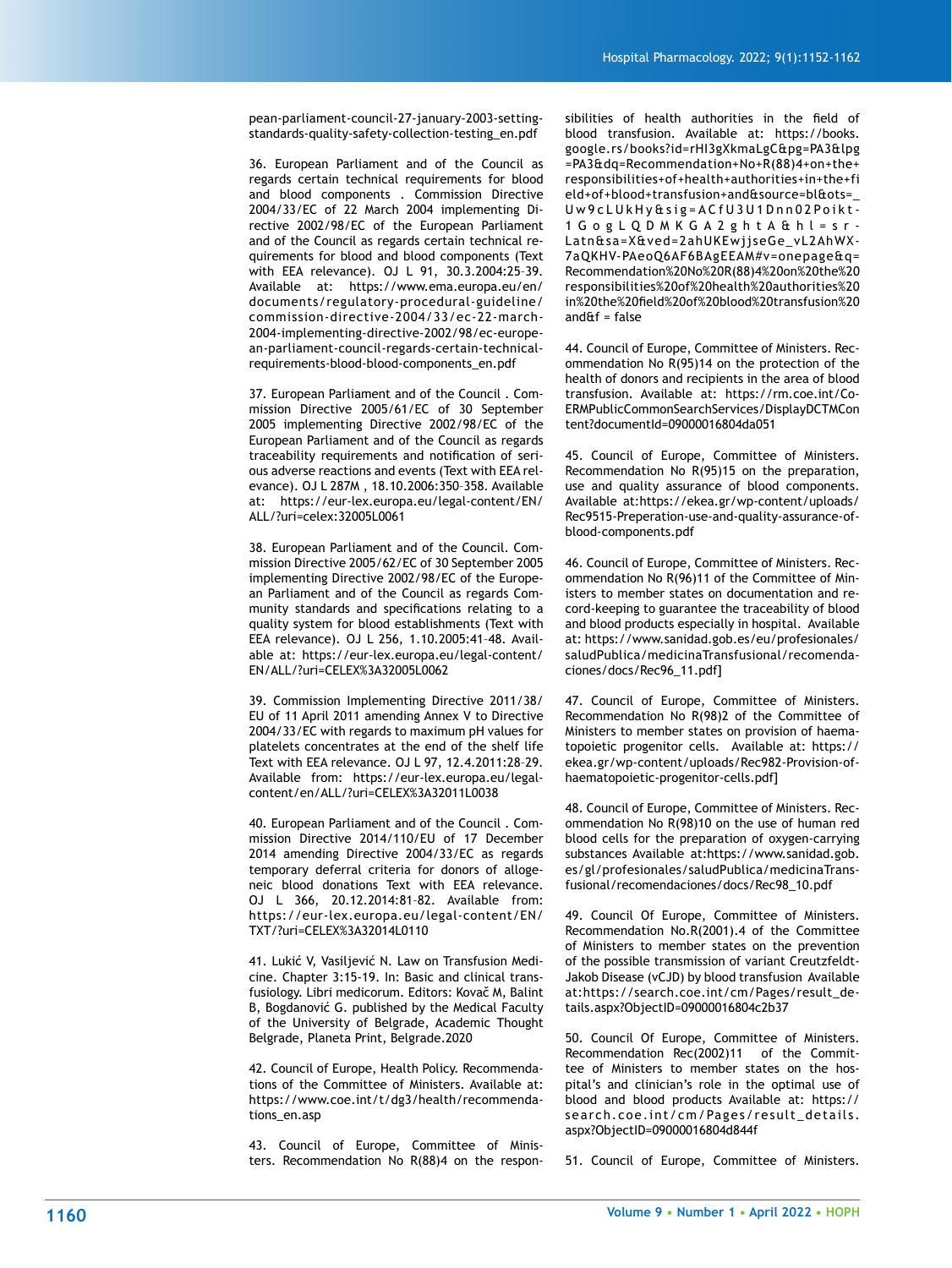Recommendation Rec(2003)11 of the Committee of Ministers to member states on the introduction of pathogen inactivation procedures for blood components. Available at: https://search.coe.int/cm/Pages/result\_details.aspx?ObjectID=09000016805df8e3

52. Council Of Europe, Committee of Ministers. Recommendation Rec (2004)8 of the Committee of Ministers to member states on autologous cord blood banks and explanatory memorandum. Available at: https://search.coe.int/cm/Pages/result\_ details.aspx?ObjectID=09000016805dcf9f

53. Council of Europe, Committee of Ministers. Recommendation Rec(2004)18 of the Committee of Ministers to member states on teaching transfusion medicine to nurses. Available at: https:// www.centronazionalesangue.it/wp-content/uploads/2017/07/Recommendation-Rec200418.pdf

54. Council of Europe, Committee of Ministers. Recommendation Rec(2004)19 of the Committee of Ministers to member states on criteria for the authorisation of organ transplantation facilities. Available at: https://search.coe.int/cm/Pages/result\_details.aspx?ObjectID=09000016805db3be

55. Law on Transfusion Activity "Official Gazette of RS", No. 72/2009. / Zakon o transfuzijskoj delatnosti "Službeni glasnik RS", broj 72/2009.

56. Rulebook on detailed conditions, standards and measures for the establishment of a quality system in the performance of transfusion activities, ie certain activities of transfusion activities "Official Gazette of RS", No. 119/12./ Pravilnik o bližim uslovima, standardima i merama za uspostavljanje sistema kvaliteta u obavljanju transfuziološke delatnosti, odnosno pojedinih delatnosti transfuziološke delatnosti "Službeni glasnik RS", broj 119/12.

57. Rulebook on detailed conditions for storage, management and distribution of blood and blood components "Official Gazette of RS", No. 119/12. / Pravilnik o bližim uslovima skladištenja, upravljanja i distribucije krvi i krvnih komponenti "Službeni glasnik RS", broj 119/12.

58. Rulebook on detailed conditions regarding personnel, equipment and space for performing transfusion activities, ie certain tasks of transfusion activities "Official Gazette of RS", No. 119/12. / Pravilnik o bližim uslovima u pogledu kadrova, opreme i prostora za obavljanje transfuziološke delatnosti, odnosno pojedinih poslova transfuziološke delatnosti "Službeni glasnik RS", broj 119/12.

59. Rulebook on methods and procedure of keeping and availability of documentation in authorized transfusion institutions, ie hospital blood banks ("Official Gazette of RS", No. 15/13). / Pravilnik o načinu i postupku vođenja i dostupnosti dokumentacije u nadležnim ustanovama za transfuziju, odnosno bolničkim bankama krvi ("Službeni glasnik RS", broj 15/13).

60. Rulebook on detailed conditions for testing blood and blood components "Official Gazette of RS", No. 19/13. / Pravilnik o bližim uslovima za ispitivanje krvi i komponenti krvi "Službeni glasnik RS", broj 19/13.

61. Rulebook on the manner and procedure of keeping records in authorized transfusion institutions "Official Gazette of RS", No. 82/13. / Pravilnik o načinu i postupku vođenja evidencije u nadležnim ustanovama za transfuziju "Službeni glasnik RS", broj 82/13.

62. Faber JC. Haemovigilance: definition and overview of current haemovigilance systems. TATM, 2003;5 (1):237-245.

63. de Vries RR, Faber JC, Strengers PF. Haemovigilance: an effective tool for improving transfusion practice. Vox Sanguinis 2011; 100(1):60-67.

64.http://www.ncbi.nlm.nih.gov/ pubmed/21175656

65. Isbister J. Why Should Health Professionals be Concerned about Blood Management and Blood Conservation? Updates in Blood Conservation and Transfusion Alternatives: Journal of the Australasian Association for Blood Conservation. 2005;2:3-7.

66. Kietaibl S. Facilitating the Implementation of Perioperative Patient Blood Management: Education, Infrastructure, Process Descriptions, Quality Indicators and Patient Information. Austin J Anesthesia and Analgesia 2019; 7(1): 1079.

67. Kozek-Langenecker SA, Ahmed AB, Afshari A, Albaladejo P, Aldecoa C, Barauskas G, De Robertis E, Faraoni D, Filipescu DC, Fries D, Haas T, Jacob M, Lancé MD, Pitarch JVL, Mallett S, Meier J, Molnar ZL, Rahe-Meyer N, Samama CM, Stensballe J, Van der Linden PJF, Wikkelsø AJ, Wouters P, Wyffels P, Zacharowski K. Management of severe perioperative bleeding: guidelines from the European Society of Anaesthesiology: First update 2016. Eur J Anaesthesiol 2017; 34(6):332-395. doi: 10.1097/ EJA.0000000000000630.

68. Kotzé A, Carter LA, Scally AJ. Effect of a patient blood management programme on preoperative anaemia, transfusion rate, and outcome after primary hip or knee arthroplasty: a quality improvement cycle. Br J Anaesth 2012; 108(6):943-52. doi: 10.1093/bja/aes135.

69. Desai N, Schofield N, Richards T. Perioperative Patient Blood Management to Improve Outcomes, Anesthesia & Analgesia 2018; 127(5):1211-1220 doi: 10.1213/ANE.0000000000002549.

70. Matić S, Vuković M, Vukićević A. "Using of Intraoperative Cell Salvage and Tranexamic Acid as Protective Factor for Postoperative Anemia Appearance in Patients with Total Hip or Knee Arthroplasty". Surgeries 2021; 2(3): 308-319. https://doi. org/10.3390/surgeries2030031